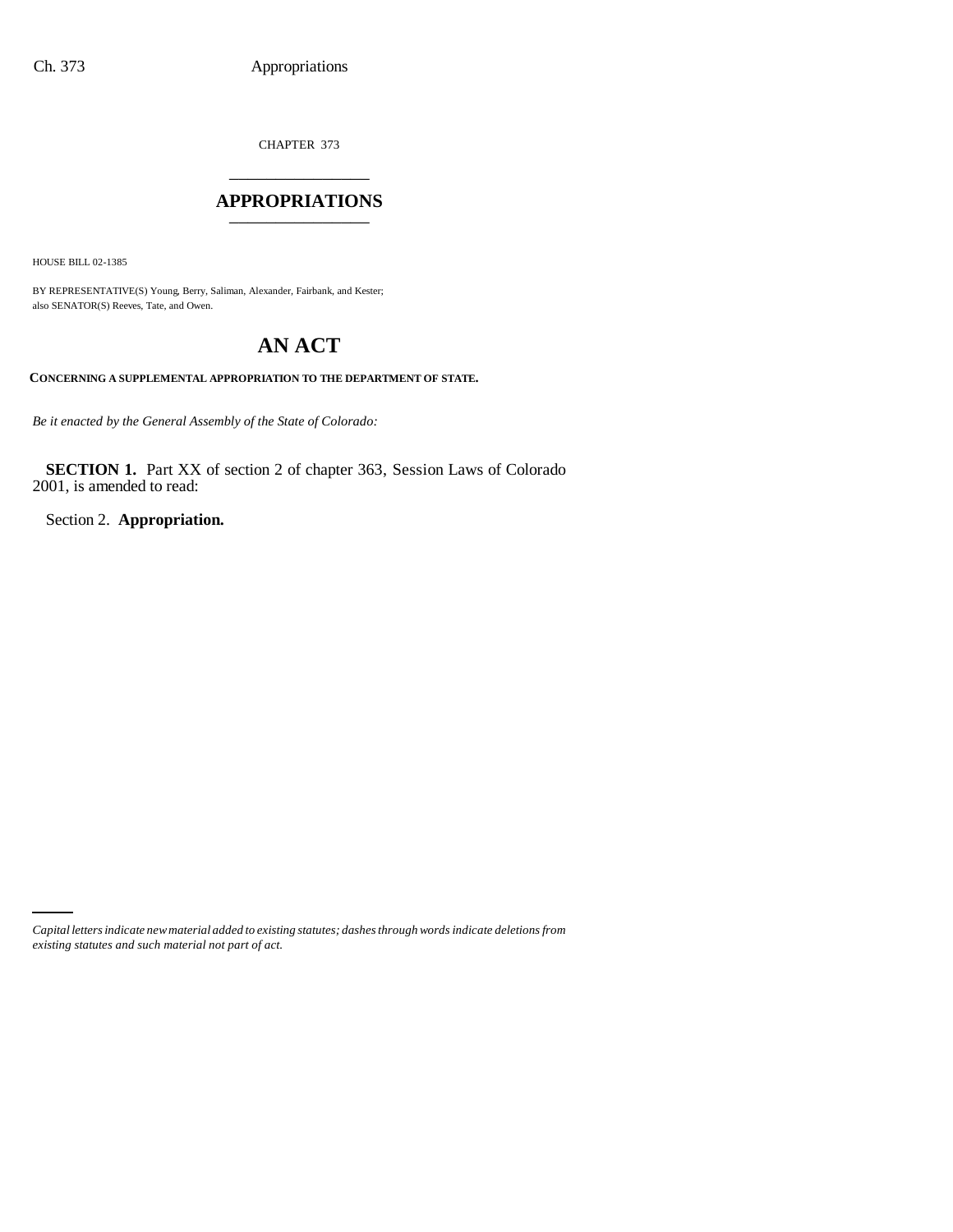## Ch. 373 Appropriations

|                           |       | APPROPRIATION FROM            |                               |                             |                             |                         |
|---------------------------|-------|-------------------------------|-------------------------------|-----------------------------|-----------------------------|-------------------------|
| ITEM &<br><b>SUBTOTAL</b> | TOTAL | <b>GENERAL</b><br><b>FUND</b> | <b>GENERAL</b><br><b>FUND</b> | <b>CASH</b><br><b>FUNDS</b> | <b>CASH</b><br><b>FUNDS</b> | FEDERAL<br><b>FUNDS</b> |
|                           |       |                               | <b>EXEMPT</b>                 |                             | <b>EXEMPT</b>               |                         |
|                           |       |                               |                               |                             |                             |                         |

**PART XX**

**DEPARTMENT OF STATE**

### **(1) ADMINISTRATION**

| <b>Personal Services</b>     | 2.729.096         |  |
|------------------------------|-------------------|--|
|                              | $(66.0$ FTE)      |  |
| Health, Life, and Dental     | 163,954           |  |
| Short-term Disability        | 2,203             |  |
| Salary Survey                | 180,728           |  |
| <b>Anniversary Increases</b> | 34,203            |  |
| Workers' Compensation        | 3,427             |  |
|                              | 3,262             |  |
| <b>Operating Expenses</b>    | 407,402           |  |
| Legal Services for 2,020     |                   |  |
| hours                        | 118,029           |  |
| Administrative Law Judge     |                   |  |
| Services for 559 347 hours   | <del>35,657</del> |  |
|                              | 36,632            |  |
| Purchase of Services from    |                   |  |
| Computer Center              | 1,854             |  |
|                              | 3.919             |  |
|                              |                   |  |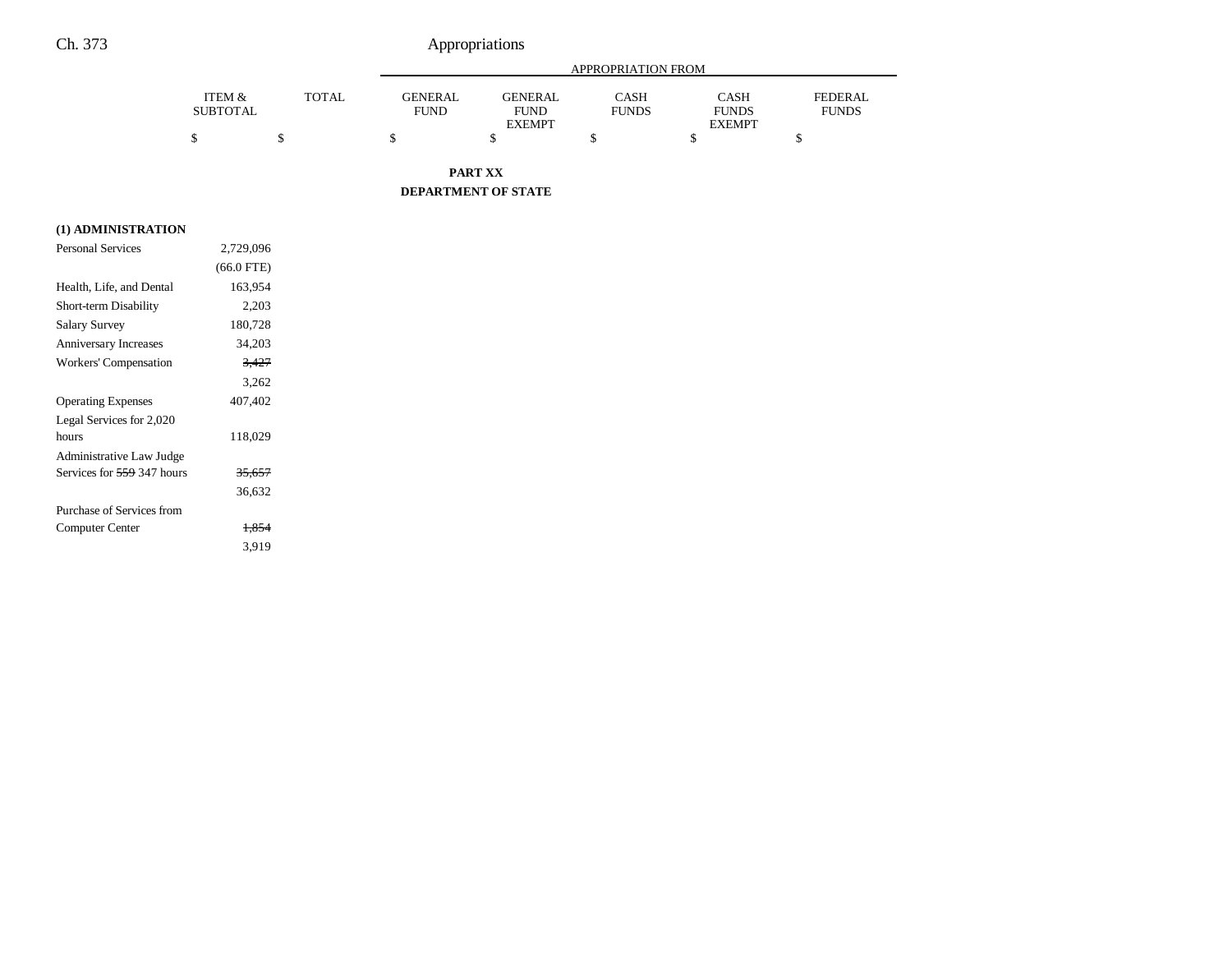| Payment to Risk                 |         |           |  |                        |                     |
|---------------------------------|---------|-----------|--|------------------------|---------------------|
| Management and Property         |         |           |  |                        |                     |
| Funds                           | 14,140  |           |  |                        |                     |
|                                 | 7,752   |           |  |                        |                     |
| <b>Vehicle Lease Payments</b>   | 2,399   |           |  |                        |                     |
| <b>Leased Space</b>             | 672,537 |           |  |                        |                     |
| <b>Indirect Cost Assessment</b> | 120,975 |           |  |                        |                     |
| Discretionary Fund              | 5,000   |           |  |                        |                     |
| <b>Information Privacy Task</b> |         |           |  |                        |                     |
| Force                           | 12,800  |           |  |                        |                     |
|                                 |         | 4,504,404 |  | 4,491,604*             | 12,800 <sup>b</sup> |
|                                 |         | 4,500,891 |  | 4,488,091 <sup>a</sup> |                     |

<sup>a</sup> Of this amount, \$3,295,975 \$3,292,462 shall be from the Department of State Cash Fund, \$803,294 shall be from the Bingo Raffle Cash Fund, \$201,297 shall be from the Central Information System Cash Fund, and \$191,038 shall be from the Notary Administration Cash Fund.

<sup>b</sup> This amount shall be from gifts, grants, and donations.

## **(2) SPECIAL PURPOSE**

| <b>Bilingual Translation</b>  | 1,000   |         |  |                        |
|-------------------------------|---------|---------|--|------------------------|
| <b>County Clerk Candidate</b> |         |         |  |                        |
| Reimbursement                 | 1,500   |         |  |                        |
| <b>Local Election</b>         |         |         |  |                        |
| Reimbursement                 | 876,270 |         |  |                        |
| Initiative and Referendum     | 50,000  |         |  |                        |
|                               | 83,905  |         |  |                        |
|                               |         | 928,770 |  | $928,770^{\circ}$      |
|                               |         | 962,675 |  | $962,675$ <sup>a</sup> |

Ch. 373 Appropriations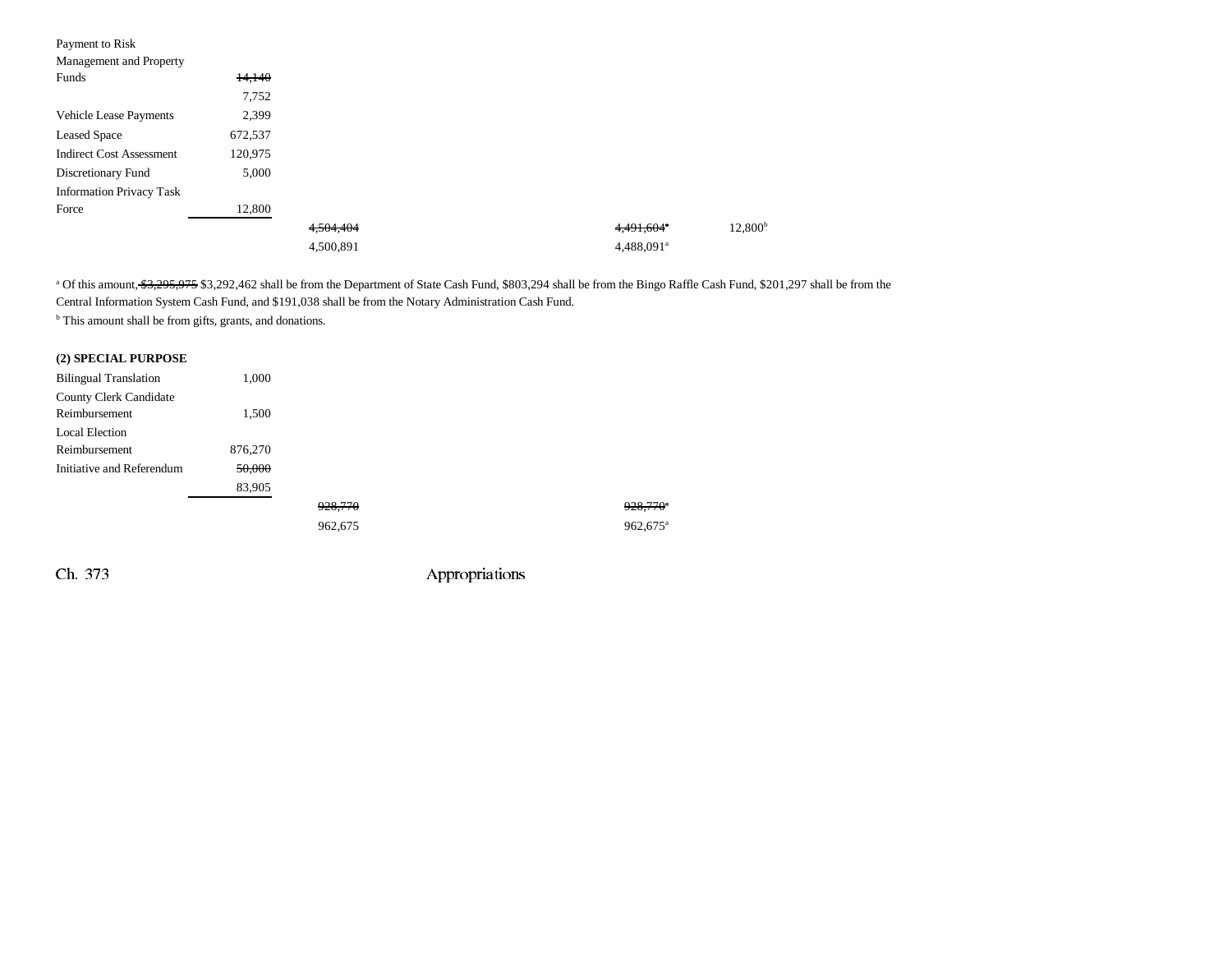## Ch. 373 Appropriations

|                           |              | <b>APPROPRIATION FROM</b>     |                        |                             |                      |                                |
|---------------------------|--------------|-------------------------------|------------------------|-----------------------------|----------------------|--------------------------------|
| ITEM &<br><b>SUBTOTAL</b> | <b>TOTAL</b> | <b>GENERAL</b><br><b>FUND</b> | GENERAL<br><b>FUND</b> | <b>CASH</b><br><b>FUNDS</b> | CASH<br><b>FUNDS</b> | <b>FEDERAL</b><br><b>FUNDS</b> |
| ¢<br>◡                    |              |                               | <b>EXEMPT</b>          |                             | <b>EXEMPT</b>        |                                |
|                           |              |                               |                        |                             |                      |                                |

a This amount shall be from the Department of State Cash Fund.

#### **(3) INFORMATION TECHNOLOGY SERVICES**

| $(A)$ Computer Systems <sup>245</sup> |           |                        |
|---------------------------------------|-----------|------------------------|
| <b>Personal Services</b>              | 1,203,307 | 1,203,307 <sup>a</sup> |
|                                       |           | $(18.0$ FTE)           |
| <b>Operating Expenses</b>             | 370,282   | 370,282 <sup>a</sup>   |
| Telephone System                      |           |                        |
| Replacement                           | 151,133   | $151, 133^a$           |
| Hardware/Software                     |           |                        |
| Maintenance                           | 660,632   | 660,632 <sup>a</sup>   |
| Colorado Voter                        |           |                        |
| <b>Registration System</b>            | 281,830   | 281,830 <sup>a</sup>   |
| <b>Information Technology</b>         |           |                        |
| <b>Asset Management</b>               | 256,700   | $256,700^{\circ}$      |
|                                       | 2,923,884 |                        |

a Of this amount, \$2,234,191 shall be from the Department of State Cash Fund, \$286,997 shall be from the Central Information System Cash Fund, \$316,597 shall be from the Bingo Raffle Cash Fund, and \$86,099 shall be from the Notary Administration Cash Fund.

## **(B) Central Information System246**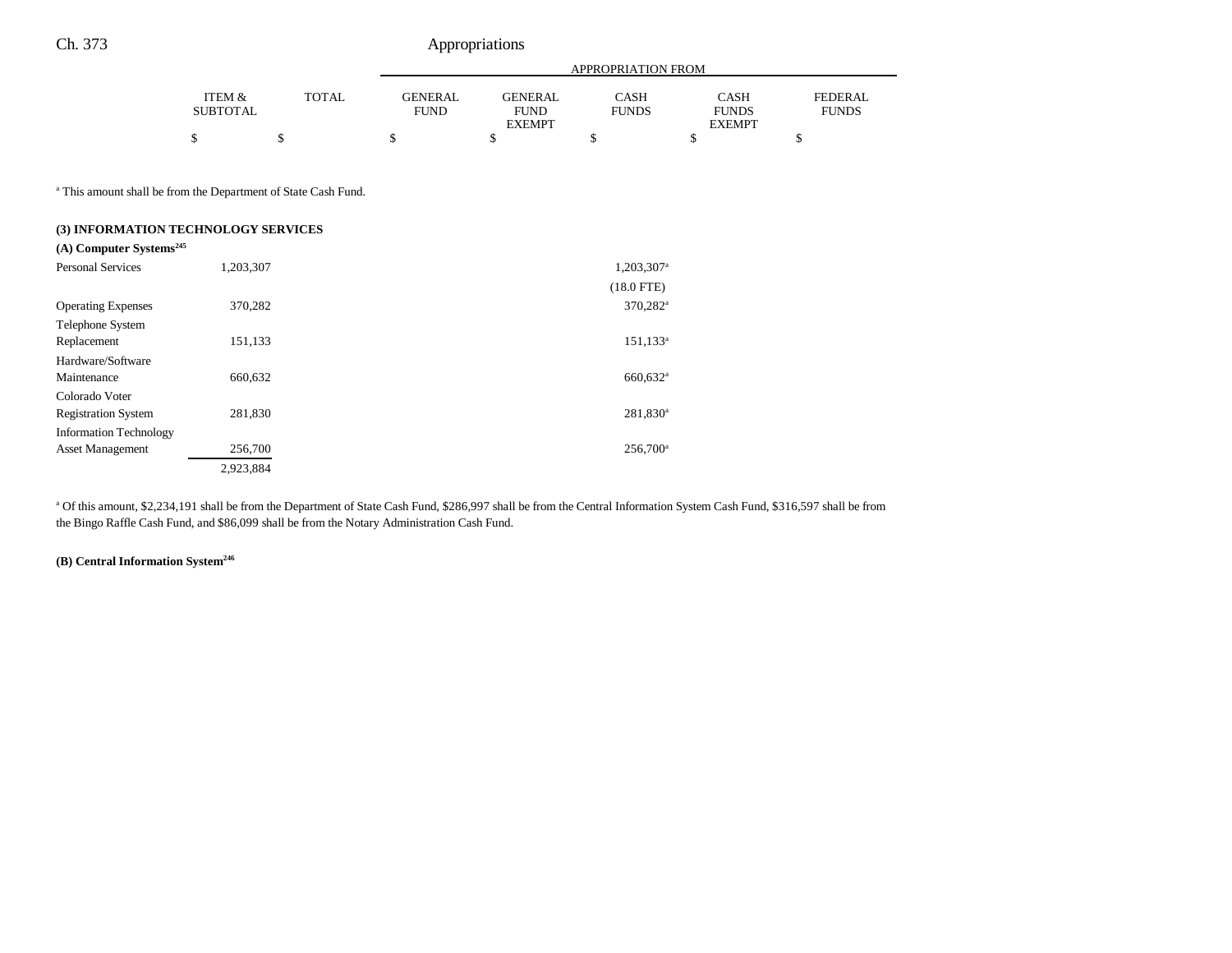| <b>Personal Services</b>  | 368,514   | 368,514 <sup>a</sup> |
|---------------------------|-----------|----------------------|
|                           |           | $(9.0$ FTE)          |
| <b>Operating Expenses</b> | 94,532    | $94.532^{\circ}$     |
| Colorado Information      |           |                      |
| Network Systems (CINS)    |           |                      |
| Contract                  | 999,000   | 999.000 <sup>a</sup> |
|                           | 1,462,046 |                      |

<sup>a</sup> These amounts shall be paid from the Central Information System Cash Fund.

4,385,930

#### **TOTALS PART XX**

| $(STATE)^{4,5}$ | \$9,819,104 | \$9,806,304 | \$12,800 |
|-----------------|-------------|-------------|----------|
|                 | \$9,849,496 | \$9,836,696 |          |

**FOOTNOTES** -- The following statements are referenced to the numbered footnotes throughout section 2.

4 (Governor lined through this provision. See L. 2001, p. 2345.)

5 All Departments, Totals -- The General Assembly requests that copies of all reports requested in other footnotes contained in this act be delivered to the Joint Budget Committee and the majority and minority leadership in each house of the General Assembly. Each principal department of the state shall produce its rules in an electronic format that is suitable for public access through electronic means. Such rules in such format shall be submitted to the Office of Legislative Legal Services for publishing on the Internet. It is the intent of the General Assembly that this be done within existing resources.

245 Department of State, Information Technology Services, Computer Systems -- The Department of State is requested

Ch. 373 Appropriations